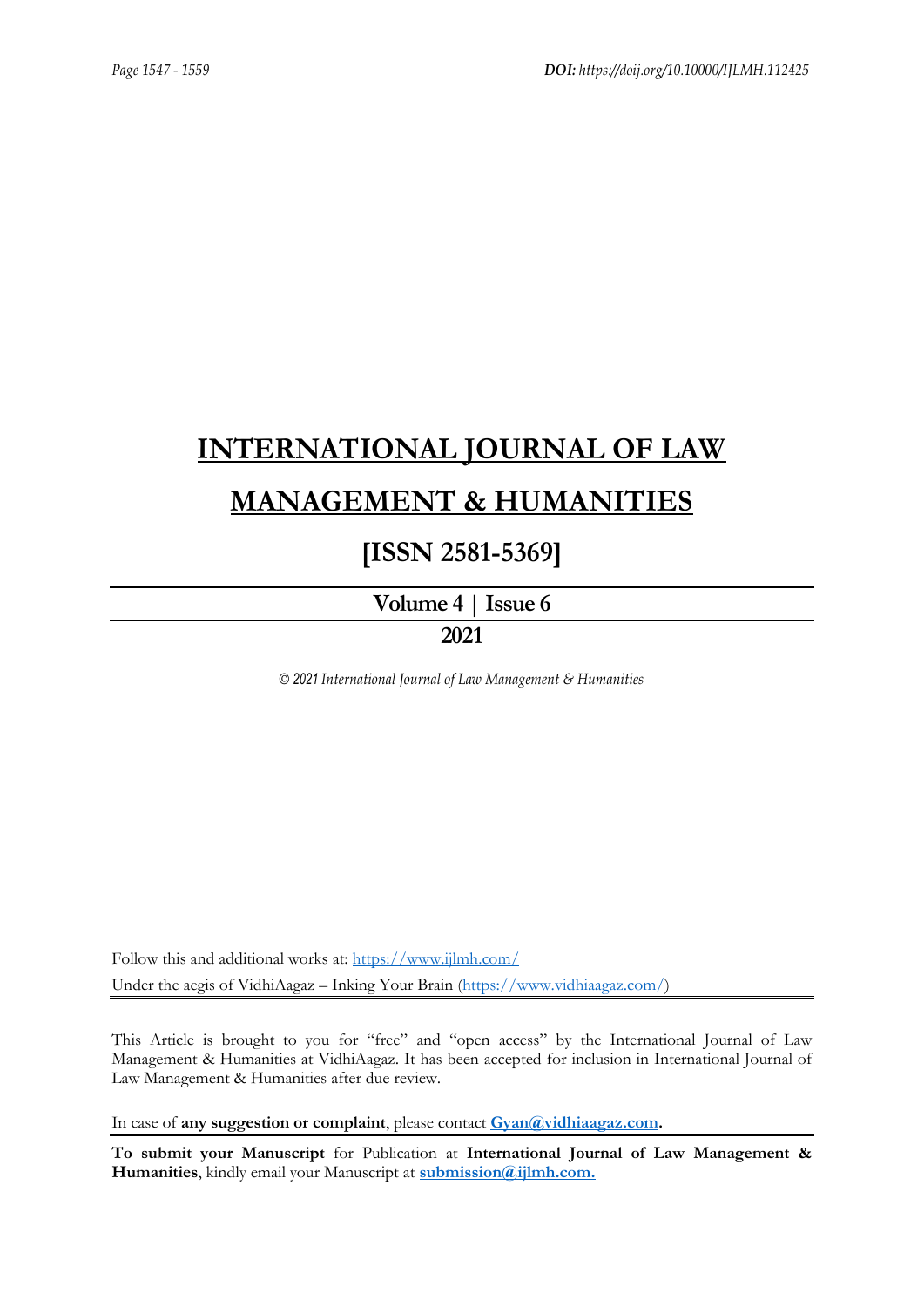# **Regulation of E-Commerce in India under Consumer Protection Act, 2019: An Overview**

#### **SANJAY AHER<sup>1</sup> AND SANJEEVKUMAR SABLE<sup>2</sup>**

#### **ABSTRACT**

*The Indian e-commerce sector has secured 9th rank in cross-border growth in the world. According to Payoneer report, as most Indians buyers have started shopping online rather than coming outside of their houses, the Indian e-commerce sector has witnessed such remarkable increase. India's e-commerce festive sale season from October 15 to November 15 in 2020 recorded Rs. 58,000 crore (US\$ 8.3 billion) worth of gross sales for brands and sellers. E-commerce comes with not only growth and development but also risks and damages to people and their money. Delhi Police had arrested five fraudsters who busted a scam in which multiple fake e-commerce websites had been used to loot more than 10,000 people for more than Rs 25 crore within last three years. The Consumer Protection Act, 2019 (hereinafter Act of 2019) has incorporated chapters, provisions, regulations in order to curb malpractices, frauds and offences in this area and determine the liability of such misdeeds. For this purpose, the Consumer Protection (E-Commerce) Rules, 2020 are framed to give effect the Act of 2019.*

*Keywords- E-commerce, product liability, consumers, e-retail, e-entities.*

#### **I. INTRODUCTION**

As a result of Government policies relating to e-commerce, e-commerce is growing in a huge manner. It has enlarged its usage in almost in all fields of market including education, medicine, foods, technology, and fashion and so on. The Government of India's policies and regulatory frameworks such as 100% Foreign Direct Investment (FDI) in B2B E-commerce and 100% FDI under the marketplace model of B2C. E-commerce is expected to further grow in this sector. As per the new FDI policy, online commercial entities cannot offer the products through foreign investment which are sold by retailers in which they possess equity stake. As per the data report of September 27, 2021, the Government e-Marketplace (GeM) portal has provided

<sup>&</sup>lt;sup>1</sup> Author is a Professor at Bharati Vidyapeeth's New Law College, Sangli, India.

<sup>&</sup>lt;sup>2</sup> Author is a Professor at Bharati Vidyapeeth's New Law College, Sangli, India.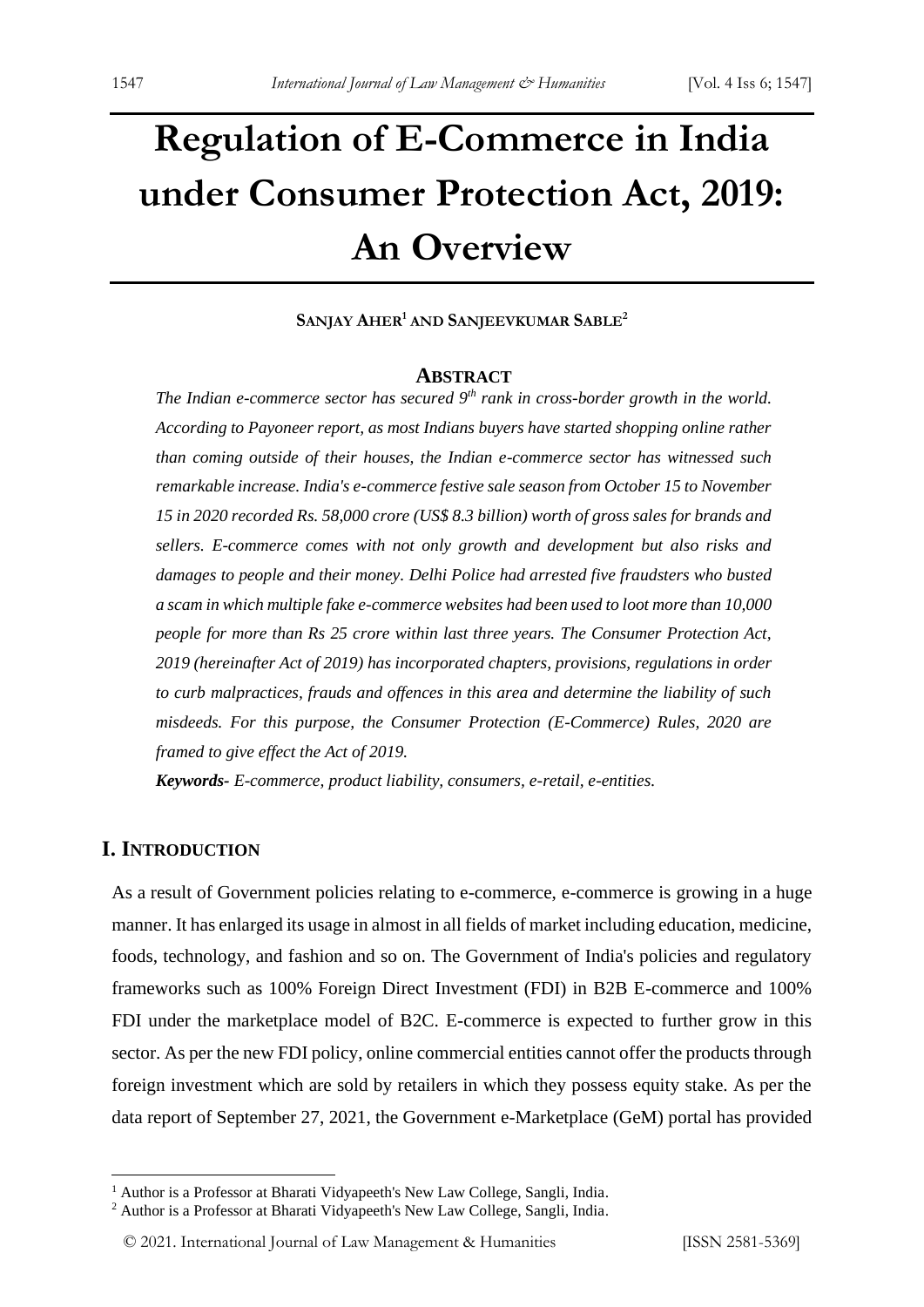services to 7.65 million orders worth Rs. 140,648 crore to 54,699 buyers.<sup>3</sup> According to report of the NASSCOM, beside the COVID-19 challenges and market collapse, the e-commerce market is continuously growing at 5%, with expected sales of US\$ 56.6 billion in 2021.<sup>4</sup>

E-commerce comes with not only growth and development but also risks and damages to people and their money. Delhi Police had arrested five fraudsters who busted a scam in which multiple fake e-commerce websites had been used to loot more than 10,000 people for more than Rs 25 crore within last three years.<sup>5</sup> It is also reported that 977 cases were registered during the seven-month period of FY 2017 and 2,441 cases during FY 2018. 4,955 fraud cases were reported in FY 2019, the number has been rising to 5,620 cases up till November 2020. The cases were registered under the e-commerce platform of the National Consumer Helpline. The increase during the said periods has been 149 per cent, 102 per cent, and 13 per cent.<sup>6</sup>

The Consumer Protection Act, 2019 (hereinafter Act of 2019) has incorporated chapters, provisions, regulations in order to curb malpractices, frauds and offences in this area and determine the liability of such misdeeds. For this purpose, the Consumer Protection (E-Commerce) Rules, 2020 are framed to give effect the Act of 2019.

#### **II. E-COMMERCE MARKET OF INDIA**

The Indian E-commerce industry is growing upward. It is expected to surpass the US to be the second largest E-commerce market in the world by 2034. Indian e-commerce market is expected to reach US \$ 111.40 billion by 2025. It is growing at the rate of a 19.24% CAGR, in the field of grocery and fashion/apparel. According to Forrester Research, Indian e-commerce sales have increased by 7-8% in 2020.<sup>7</sup> The Indian online grocery market is estimated to reach US\$ 18.2 billion in the year 2024. According to Grant Thornton, e-commerce in India is expected to record the growth of US  $$188$  billion by 2025.<sup>8</sup> According to NASSCOM, beside COVID-19 challenges and disruptions, the e-commerce market has been continuously growing at 5%, with expected sales of US\$ 56.6 billion in 2021.

The Indian e-commerce sector has secured  $9<sup>th</sup>$  rank in cross-border growth in the world. According to Payoneer report, as most Indians buyers have started shopping online rather than coming outside of their houses, the Indian e-commerce sector has witnessed such remarkable

© 2021. International Journal of [Law Management & Humanities](https://www.ijlmh.com/) [ISSN 2581-5369]

<sup>3</sup> Retrieved from ( 25/11/2021, 10.00am), https://www.ibef.org/giofindia

<sup>4</sup> Retrieved from https://nasscom.in/knowledge-center/publications/quarterly-industry-review-november-2021

<sup>55</sup> Retrieved from https://www.indiatoday.in/cities/delhi/story/people-duped-25-crore-fake-shopping-websites-5 arrested-1842113-2021-08-18

<sup>6</sup>Retrieved from https://www.financialexpress.com/industry/sme/ecommerce-fraud-ecommerce-fakes-onlinefraud-fake-products-amazon-flipkart-fake-products-consumer-protection-act-ecommerce-policy/1791187/ <sup>7</sup>Retrieved from https://www.forrester.com/blogs/tag/india/

<sup>8</sup> Retrieved from https://www.grantthornton.in/en/industry/consumer-retail--e-commerce/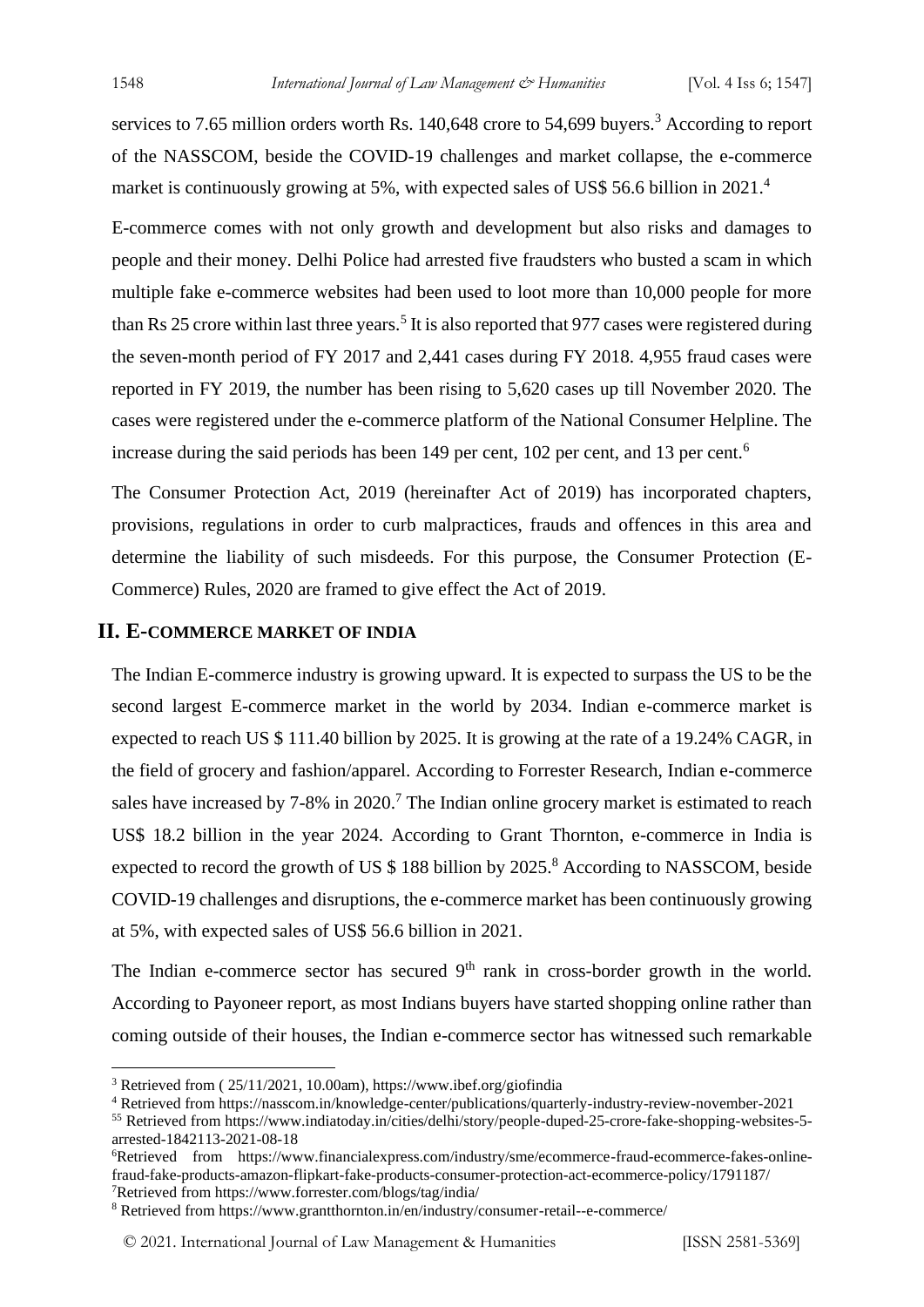increase. India's e-commerce festive sale season from October 15 to November 15 in 2020 recorded Rs. 58,000 crore (US\$ 8.3 billion) worth of gross sales for brands and sellers.

According to Bain & Company report, India's social commerce gross merchandise value (GMV) stood at US\$ 2 billion in 2020. By 2025, it is expected to reach US\$ 20 billion, with a potentially monumental jump to US\$ 70 billion by 2030, owing to high mobile usage. For the 2021 festive season, Indian e-commerce platforms are anticipated to generate over US\$ 9 billion gross GMV (Gross Merchandise Value), a 23% increase from last year's US\$ 7.4 billion.<sup>9</sup>

Huge investments from global market players, such as Facebook, which is investing in Reliance Jio, are being recorded in the e-commerce market. Google also reported its first investment worth US\$ 4.5 billion in Jio Platforms. This deal was followed by the purchase of Future Group by Reliance Retail, expanding the presence of the Ambani Group in the e-commerce space.

Much of the growth in the industry has been triggered by increasing internet and Smartphone use. As on July 2021, the number of internet connections in India significantly increased to 784.59 million, under the 'Digital India' programme. Out of the total internet connections, 61% connections were in urban areas, of which 97% connections were wireless. Online penetration of retail is expected to reach 10.7% by 2024 compared with 4.7% in 2019. Moreover, online shoppers in India are expected to reach 220 million by 2025. According to a report published by IAMAI and Kantar Research, India internet users are expected to reach 900 million by 2025 from 622 million internet users in 2020, increasing at a CAGR of 45% until 2025. Smartphone shipments in India increased by 23% to reach 38 million units in the first quarter of 2021, driven by new product launches and delayed demand from 2020. Xiaomi led the Indian Smartphone market with 26% shipping, followed by Samsung  $(20\%)$ .<sup>10</sup>

Through its Digital India campaign, the Government of India is aiming to create a trilliondollar online economy by 2025. It has formed a new steering committee that will look after the development of a government-based e-commerce platform. The new committee, set up by the Commerce Ministry, will provide oversight on the policy for the Open Network for Digital Commerce (ONDC), which is an e-commerce platform that the government is backing for the development. The ONDC will serve as the infrastructure for setting up the final storefront, which will be similar to Flipkart and Amazon.

<sup>9</sup> Retrieved from https://www.bain.com/offices/india/

<sup>10</sup>Retrieved from https://www.iamai.in/KnowledgeCentre

<sup>© 2021.</sup> International Journal of [Law Management & Humanities](https://www.ijlmh.com/) [ISSN 2581-5369]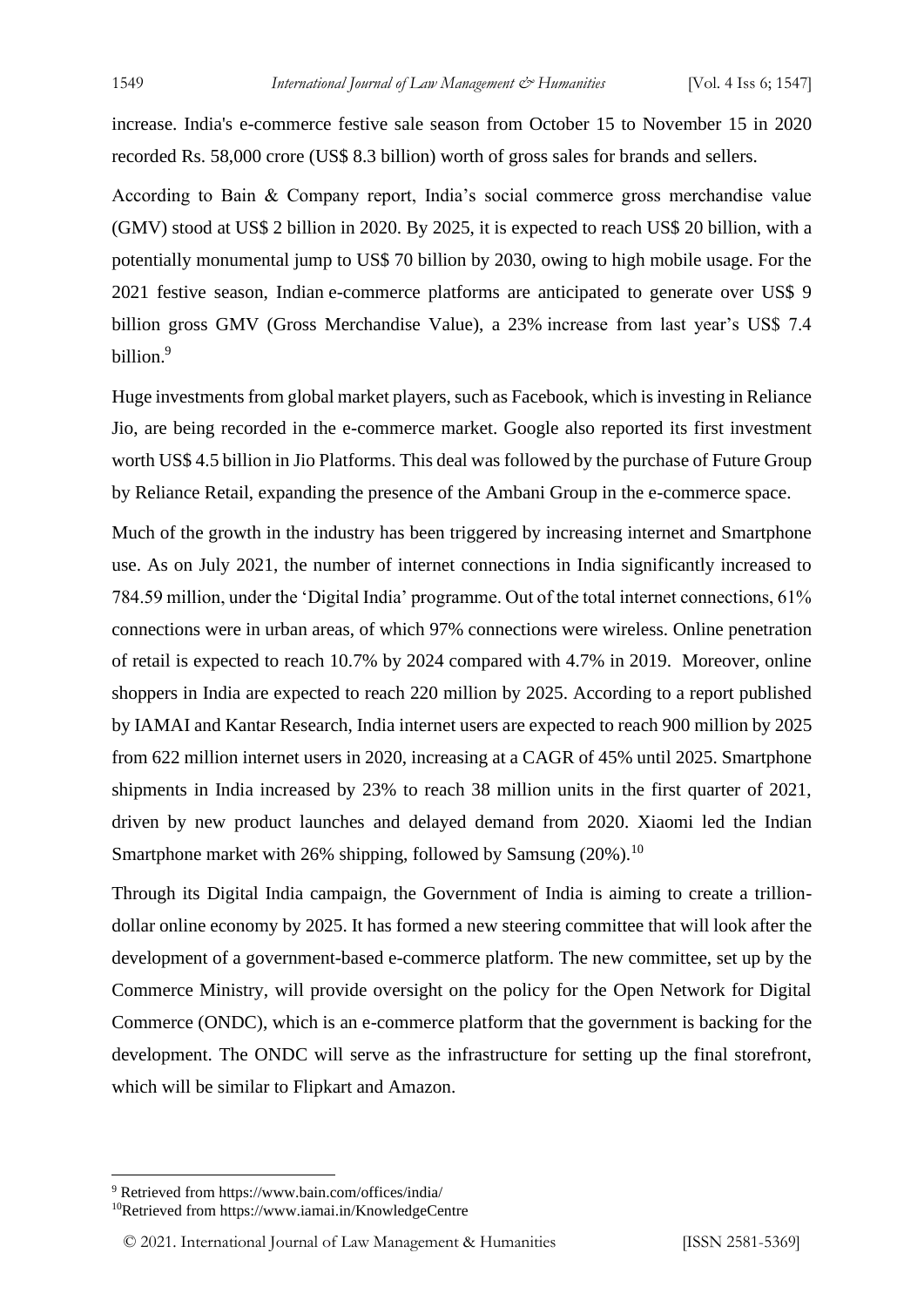#### **III. LEGAL FRAMEWORK FOR REGULATION OF E-COMMERCE**

#### **(A) The Consumer Protection Act, 2019**

This Act is enacted to provide for the protection of the interests of consumers. For this purpose, it establishes authorities for timely and effective administration. Further it provides for settlement of consumers' disputes and matters connected therewith or incidental thereto. This Act came into force on  $9<sup>th</sup>$  August, 2019. It is applicable to all goods and services.

#### **(B) Essential Definitions**

Some of the definitions are provided hereinafter.

**i.** An advertisement means any audio or visual publicity, representation, endorsement or pronouncement. It could be made by means of light, sound, smoke, gas, print, electronic media, internet or website etc. Further it includes any notice, circular, label, wrapper, invoice or such other documents also.<sup>11</sup>

**ii**. The complainant under S.2 (5) means a consumer; or any registered voluntary consumer association; or the Central Government or any State Government; or the Central Authority; or one or more consumers, or in case of death of a consumer, his legal heir or legal representative; or in case of a consumer being a minor, his parent or legal guardian.

**iii**. Under S.2 (6), complaint means any allegation in writing, made by a complainant for obtaining any relief provided by or under this Act. It may be relating to an unfair contract or unfair trade practice or a restrictive trade practice which is adopted by any trader or service provider. It also includes the purchaser of the goods bought by him or agreed to be bought by him suffer from one or more defects or hirer of the services availed of or agreed to be hired or availed of by him suffer from any deficiency. It is contravention of standards relating to safety of such goods or services or the services which are hazardous or likely to be hazardous to life and safety of the public when used.

**iv.** According to S.2 (7) consumer is and includes any person who- i) buys any goods for a consideration which has been paid or promised or partly paid and partly promised, or under any system of deferred payment and includes any user of such goods other than the person who buys such goods for consideration paid or promised or partly paid or partly promised, or under any system of deferred payment, when such use is made with the approval of such person, but does not include a person who obtains such goods for resale or for any commercial purpose; or ii) hires or avails of any service for a consideration which has been paid or promised or partly

© 2021. International Journal of [Law Management & Humanities](https://www.ijlmh.com/) [ISSN 2581-5369]

<sup>&</sup>lt;sup>11</sup> The Consumer Protection Act, 2019, S. 2 (1)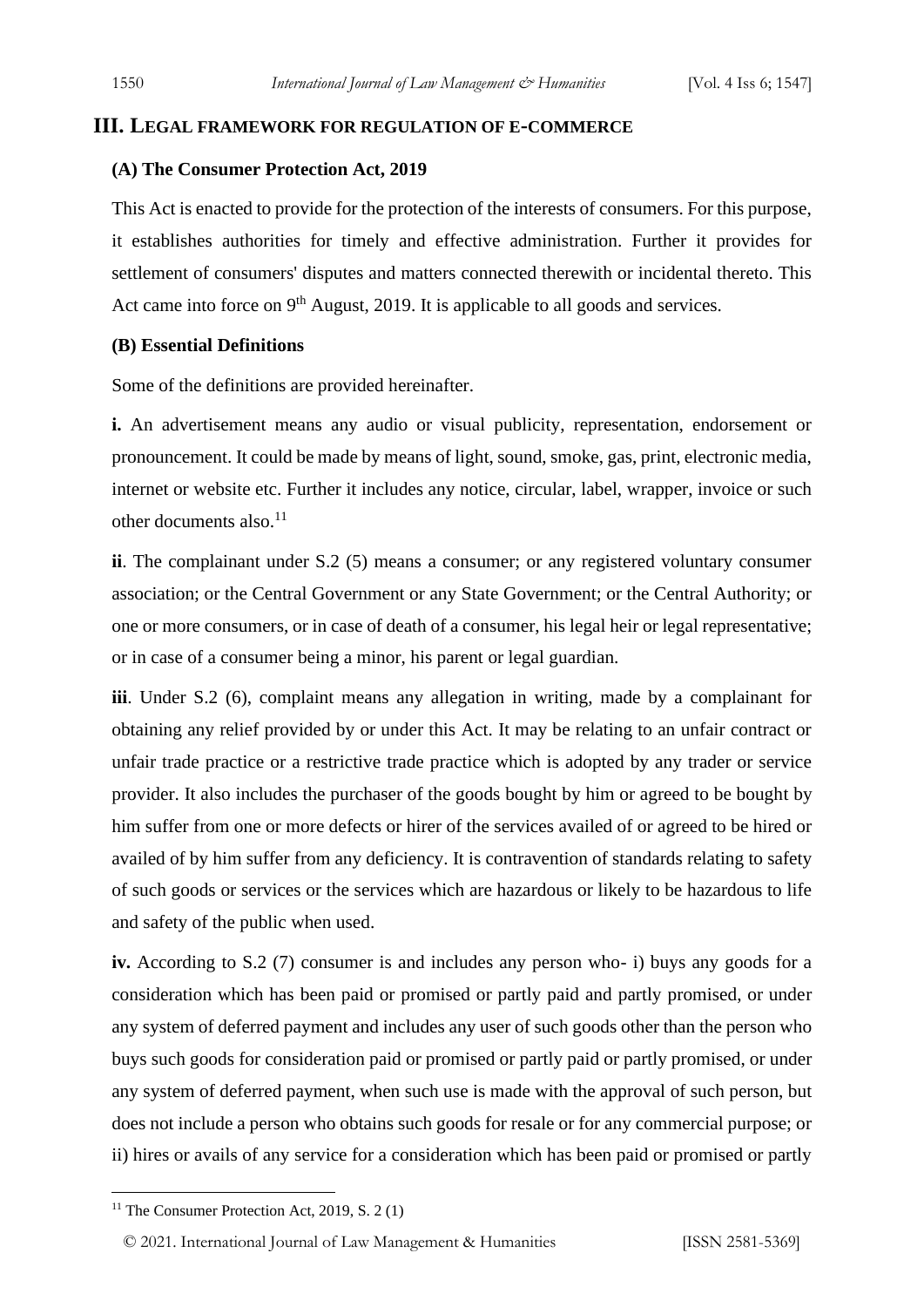paid and partly promised, or under any system of deferred payment and includes any beneficiary of such service other than the person who hires or avails of the services for consideration paid or promised, or partly paid and partly promised, or under any system of deferred payment, when such services are availed of with the approval of the first mentioned person, but does not include a person who avails of such service for any commercial purpose.

**v.** According to S. 2 (16), e-commerce is buying or selling of goods or services. It also includes digital products over digital or electronic network.

**vi.** Under S. (17) electronic service provider is a person who provides technologies or processes to enable a product seller to engage in advertising or selling goods or services to a consumer and includes any online market place or online auction sites etc.

**vii**. As per S. 2 (18) an endorsement, in relation to an advertisement, is (*i*) any message, verbal statement, demonstration; or (*ii*) depiction of the name, signature, likeness or other identifiable personal characteristics of an individual; or (*iii*) depiction of the name or seal of any institution or organization, which makes the consumer to believe that it reflects the opinion, finding or experience of the person making such endorsement.

**viii**. Under S. 2 (28) misleading advertisement, in relation to any product or service, is an advertisement, that (*i*) falsely describes such product or service; or (*ii*) gives a false guarantee to, or is likely to mislead the consumers as to the nature, substance, quantity or quality of such product or service; or (*iii*) conveys an express or implied representation which, if made by the manufacturer or seller or service provider thereof, would constitute an unfair trade practice; or (*iv*) Deliberately conceals important information;

**ix**. Section 2 (34) states that product liability is the responsibility of a product manufacturer or product seller, of any product or service, to compensate for any harm caused to a consumer by such defective product manufactured or sold or by deficiency in services relating thereto.

**x.** Section 2 (47) deals with unfair trade practice which means a trade practice which, for the purpose of promoting the sale, use or supply of any goods or for the provision of any service, adopts any unfair method or unfair or deceptive practice.

#### **(C) Provisions as to Product Liability**

**Section 82** deals with the application to every claim for compensation under a product liability action by a complainant for any harm caused by a defective product manufactured by a product manufacturer or serviced by a product service provider or sold by a product seller.

**Section 83 states that** the product liability action may be brought by a complainant against a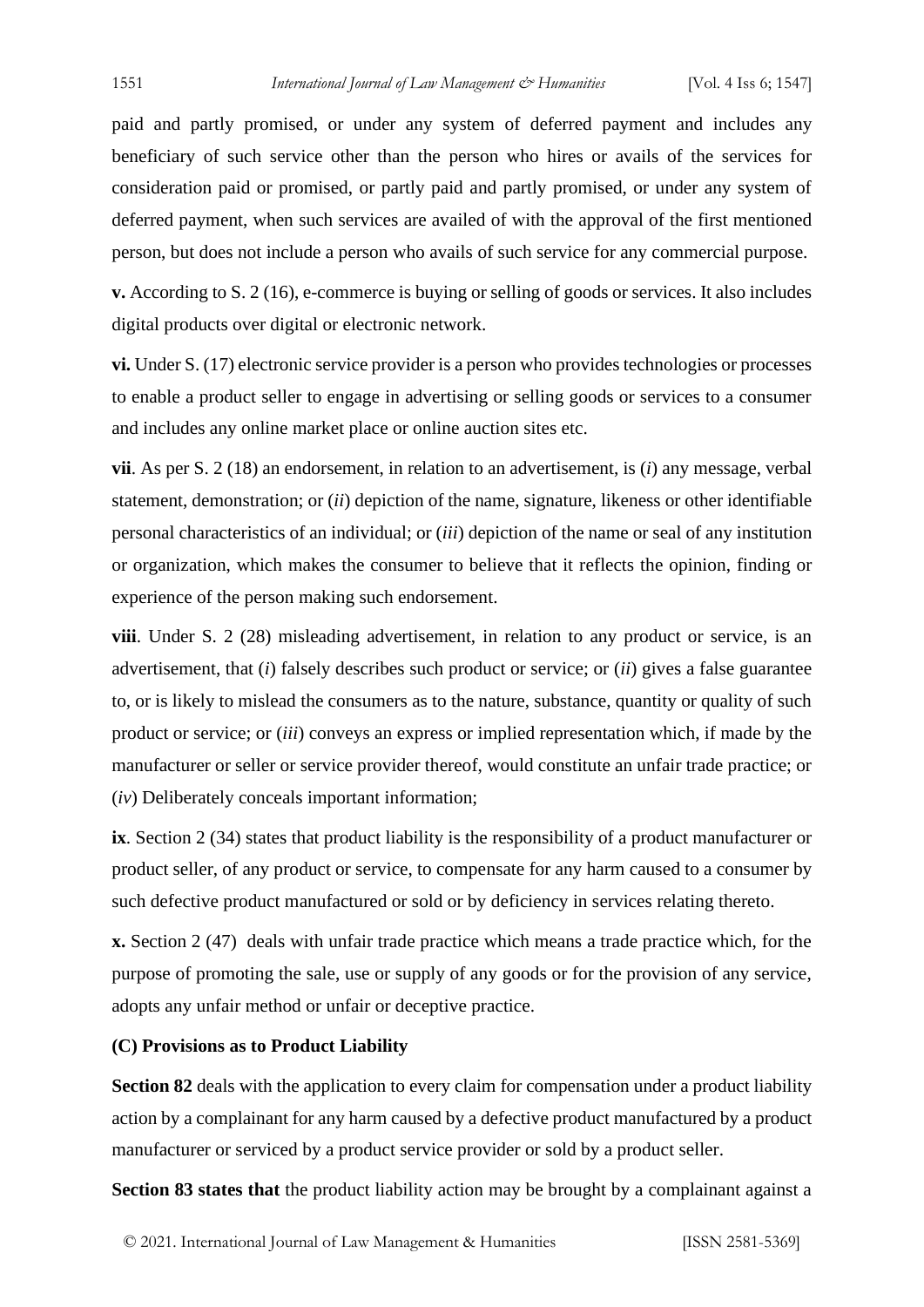product manufacturer or a product service provider or a product seller, or for any harm caused to him on account of a defective product.

Section 84 creates and imposes liability on a product manufacturer that he shall be liable in a product liability action, in case of a manufacturing defect; or defects in design; or deviation from manufacturing specifications; or the product does not conform to the express warranty; or the product fails to contain adequate instructions of correct usage to prevent any harm or any warning regarding improper or incorrect usage.

Sub-section 2 of Sec. 83 states that a product manufacturer shall be liable in a product liability action even if he proves that he was not negligent or fraudulent in making the express warranty of a product.

**Section 85 provides that a** product service provider shall be liable in a product liability action, if the service provided by him was faulty or imperfect or deficient or inadequate in quality, nature or manner of performance which is required to be provided by or under any law for the time being in force, or pursuant to any contract or otherwise; or if there was an act of omission or commission or negligence or conscious withholding any information which caused harm; or the service provider did not issue adequate instructions or warnings to prevent any harm; or the service did not conform to express warranty or the terms and conditions of the contract.

**Section 86 provides that a** product seller who is not a product manufacturer shall be liable in a product liability action, if he has exercised substantial control over the designing, testing, manufacturing, packaging or labeling of a product that caused harm; or he has altered or modified the product and such alteration or modification was the substantial factor in causing the harm; or he has made an express warranty of a product independent of any express warranty made by a manufacturer and such product failed to conform to the express warranty made by the product seller which caused the harm; or the product has been sold by him and the identity of product manufacturer of such product is not known, or if known, the service of notice or process or warrant cannot be effected on him or he is not subject to the law which is in force in India or the order, if any, passed or to be passed cannot be enforced against him; or he failed to exercise reasonable care in assembling, inspecting or maintaining such product or he did not pass on the warnings or instructions of the product manufacturer regarding the dangers involved or proper usage of the product while selling such product and such failure was the proximate cause of the harm.

**Section 87 states that a** product liability action cannot be brought against the product seller if, at the time of harm, the product was misused, altered, or modified. Further product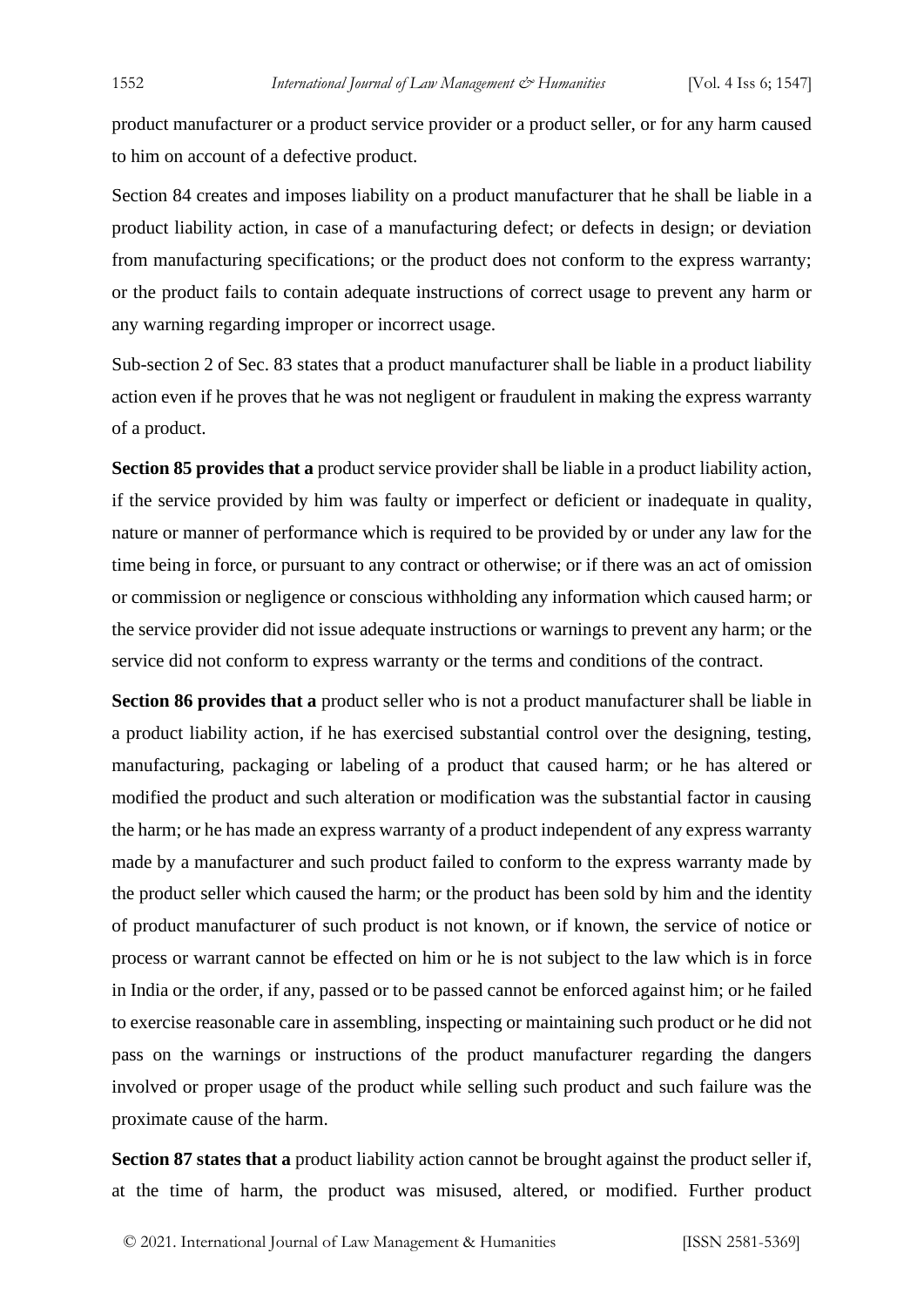manufacturer shall not be liable for failure to instruct or warn about a danger which is obvious or commonly known to the user or consumer of such product or which, such user or consumer, ought to have known, taking into account the characteristics of such product.

#### **(D) Regulatory Norms<sup>12</sup> for E-commerce**

Ministry Of Consumer Affairs, Food and Public Distribution (Department Of Consumer Affairs) has issued Notification on 23<sup>rd</sup> July, 2020 i.e. the Consumer Protection (E-Commerce) Rules, 2020 (hereinafter Rules of 2020), for the purpose of regulation of ecommerce in India.

Rule 2 has defined the scope and applicability of Rules of 2020. As per this section, these rules are applicable to (a) all goods and services bought or sold over digital or electronic network including digital products; (b) all models of e-commerce, including marketplace and inventory models of e-commerce; (c) all e-commerce retail, including multi-channel single brand retailers and single brand retailers in single or multiple formats; and (d) all forms of unfair trade practices across all models of e-commerce. The proviso provided that these rules shall not apply to any activity of a natural person carried out in a personal capacity not being part of any professional or commercial activity undertaken on a regular or systematic basis.

#### **1. Essential definitions under Rules of 2020**

Rule 3 has defined certain important terms with respect to e-commerce.

**i.** E-commerce entity is referred to any person who owns, operates or manages digital or electronic facility or platform for electronic commerce, but does not include a seller offering his goods or services for sale on a marketplace e-commerce entity

**ii**. Grievance includes any complaints to an e-commerce entity regarding violations of the provisions of the Act and the rules made there under

**iii**. The term Information has the same meaning as to it clause (v) of sub-section (1) of section 2 of the Information Technology Act, 2000

**iv**. Inventory e-commerce entity covers an e-commerce entity which owns the inventory of goods or services and sells such goods or services directly to the consumers and shall include single brand retailers and multi-channel single brand retailers;

**v**. the marketplace e-commerce entity is an e-commerce entity that provides an information technology platform on a digital or electronic network to facilitate transactions between buyers

© 2021. International Journal of [Law Management & Humanities](https://www.ijlmh.com/) [ISSN 2581-5369]

<sup>12</sup> Consumer Protection (E-Commerce) Rules, 2020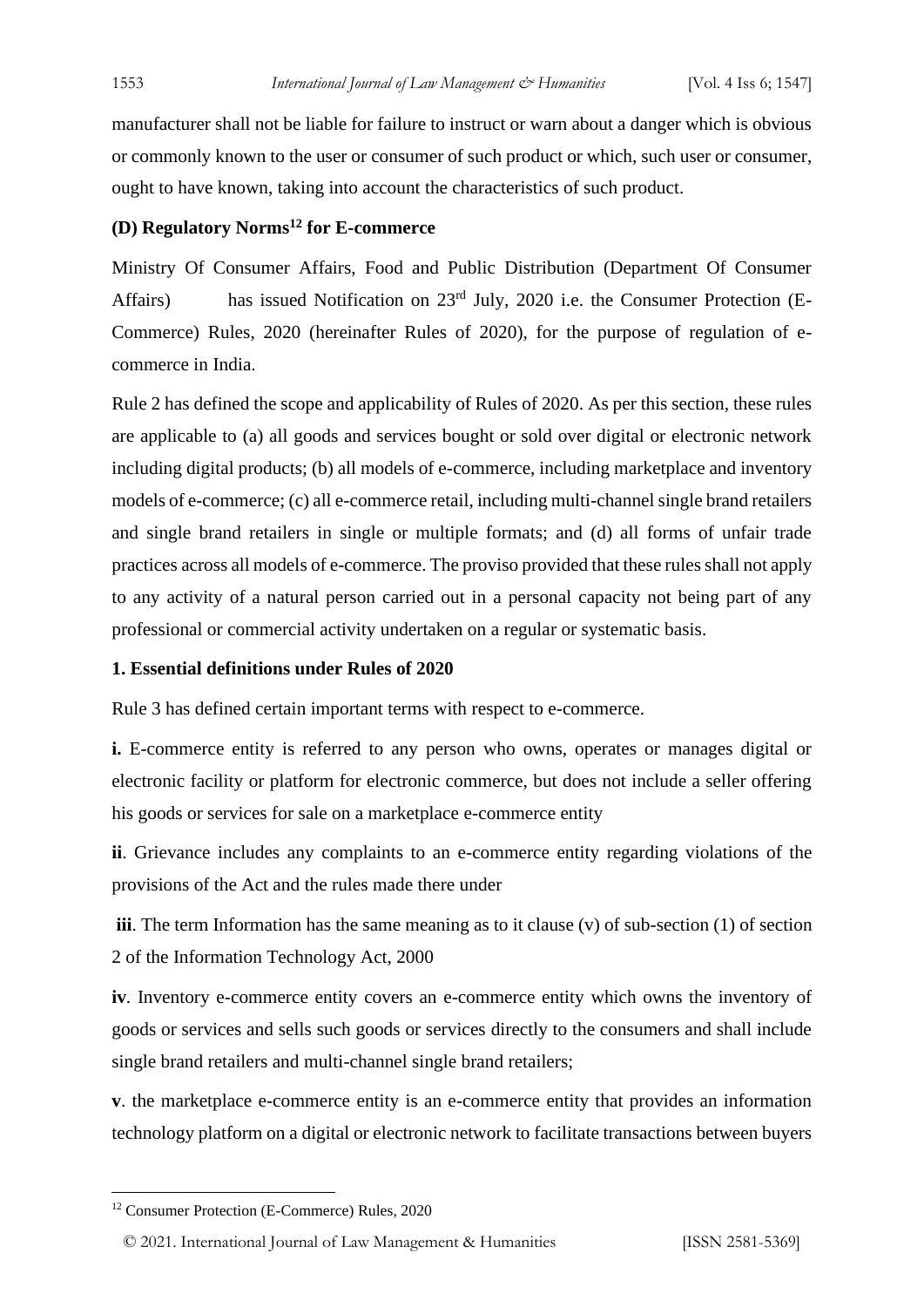and sellers

**vi**. Platform is an online interface in the form of any software including a website or a part thereof and applications including mobile applications;

**vii**. Seller means the product seller as defined in clause (37) of section 2 of the Act and shall include any service provider

**viii**. User is referred to any person who accesses or avails any computer resource of an ecommerce entity.

#### **2. Duties of e-commerce entities**

Rule 4 has laid down the duties of e-commerce entities as follows

Clause (1) - An e-commerce entity shall: (a) be a company incorporated under the Companies Act, 1956 or the Companies Act, 2013 or a foreign company covered under clause (42) of section 2 of the Companies Act, 2013 or an office, branch or agency outside India owned or controlled by a person resident in India as provided in section 2 of the Foreign Exchange Management Act, 1999

Clause (2) - Every e-commerce entity is bound to provide the following information in a clear and accessible manner on its platform, displayed prominently to its users, i.e. i) legal name of the e-commerce entity; ii) Principal geographic address of its headquarters and all branches; iii) Name and details of its website; and iv) contact details like e-mail address, fax, landline and mobile numbers of customer care as well as of grievance officer.

Clause (3) - No e-commerce entity is allowed to adopt any unfair trade practice, whether in the course of business on its platform or otherwise.

Clause (4) - Every e-commerce entity is bound to establish an adequate grievance Redressal mechanism having regard to the number of grievances ordinarily received by such entity from India, and shall appoint a grievance officer for consumer grievance Redressal, and shall display the name, contact details, and designation of such officer on its platform.

Clause (5) - Every e-commerce entity has to ensure that the grievance officer referred to in subrule (4) acknowledges the receipt of any consumer complaint within forty-eight hours and redresses the complaint within one month from the date of receipt of the complaint.

Clause (6) - Where an e-commerce entity offers imported goods or services for sale, it has to mention the name and details of any importer from whom it has purchased such goods or services, or who may be a seller on its platform.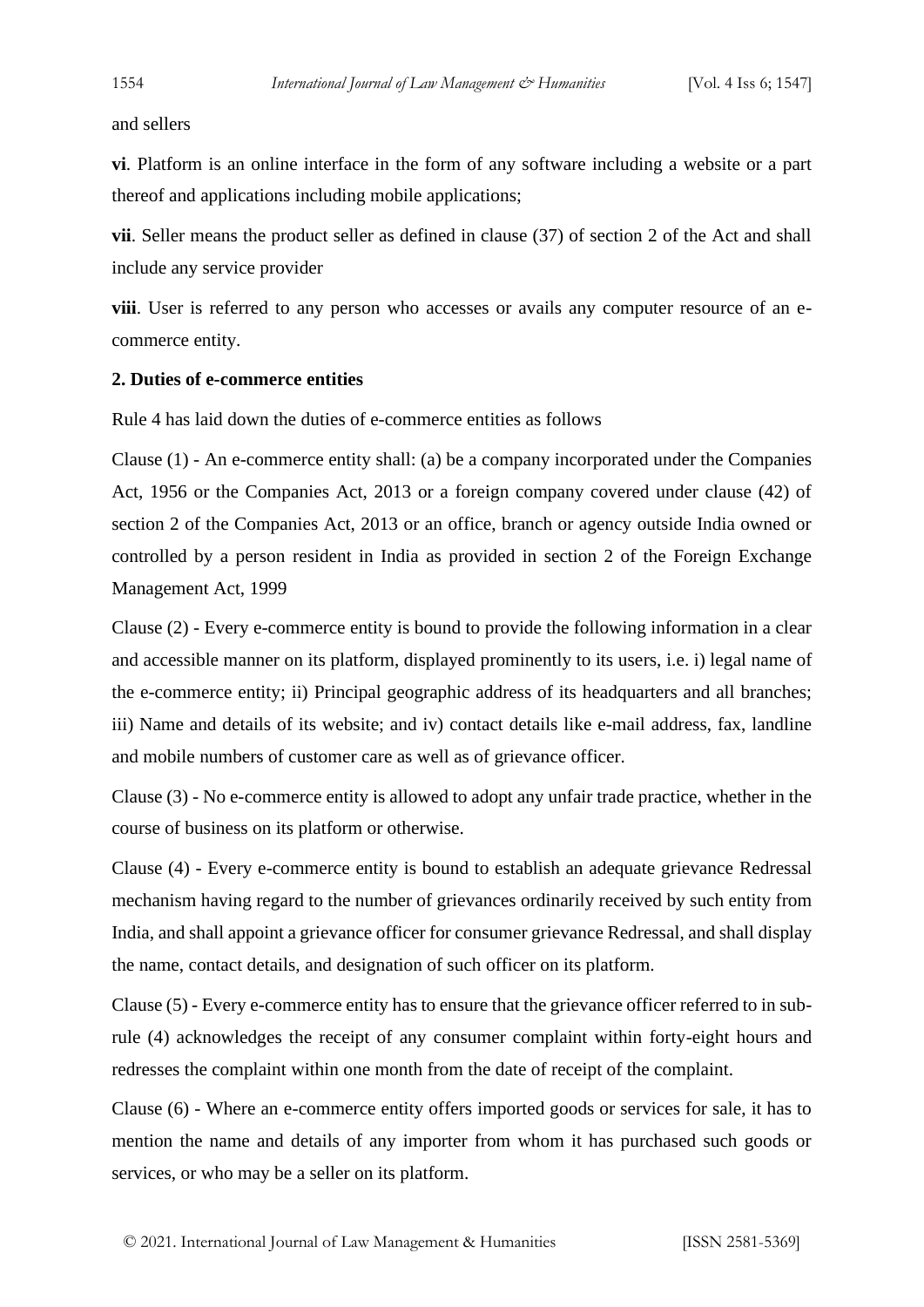Clause (7) - Every e-commerce entity shall endeavor on a best effort basis to become a partner in the convergence process of the National Consumer Helpline of the Central Government.

Clause (8)- No e-commerce entity cannot impose cancellation charges on consumers cancelling after confirming purchase unless similar charges are also borne by the e- commerce entity, if they cancel the purchase order unilaterally for any reason.

Clause (9) - Every e-commerce entity is bound to record the consent of a consumer for the purchase of any good or service offered on its platform where such consent is expressed through an explicit and affirmative action, and no such entity shall record such consent automatically, including in the form of pre-ticked checkboxes.

Clause (10) - Every e-commerce entity has to make all payments towards accepted refund requests of the consumers as prescribed by the Reserve Bank of India or any other competent authority under any law for the time being in force, within a reasonable period of time, or as prescribed under applicable laws.

#### **3. Liabilities of marketplace e-commerce entities**

Rule 5 provides for liabilities of marketplace e-commerce entity as follows-

Clause (1) - A marketplace e-commerce entity which is seeking to avail the exemption from liability under sub-section (1) of section 79 of the Information Technology Act, 2000 (21 of 2000) shall comply with sub-sections (2) and (3) of that section, including the provisions of the Information Technology (Intermediary Guidelines) Rules, 2011.

Clause (2)- Every marketplace e-commerce entity has to ensure that sellers through an undertaking to ensure that descriptions, images, and other content pertaining to goods or services on their platform is accurate and corresponds directly with the appearance, nature, quality, purpose and other general features of such good or service.

Clause (3) - Every marketplace e-commerce entity shall provide the following information in a clear and accessible manner, displayed prominently to its users at the appropriate place on its platform

Clause (4) - Every marketplace e-commerce entity has to include in its terms and conditions generally governing its relationship with sellers on its platform, a description of any differentiated treatment which it gives or might give between goods or services or sellers of the same category.

Clause (5) - Every marketplace e-commerce entity has to take reasonable efforts to maintain a record of relevant information allowing for the identification of all sellers who have repeatedly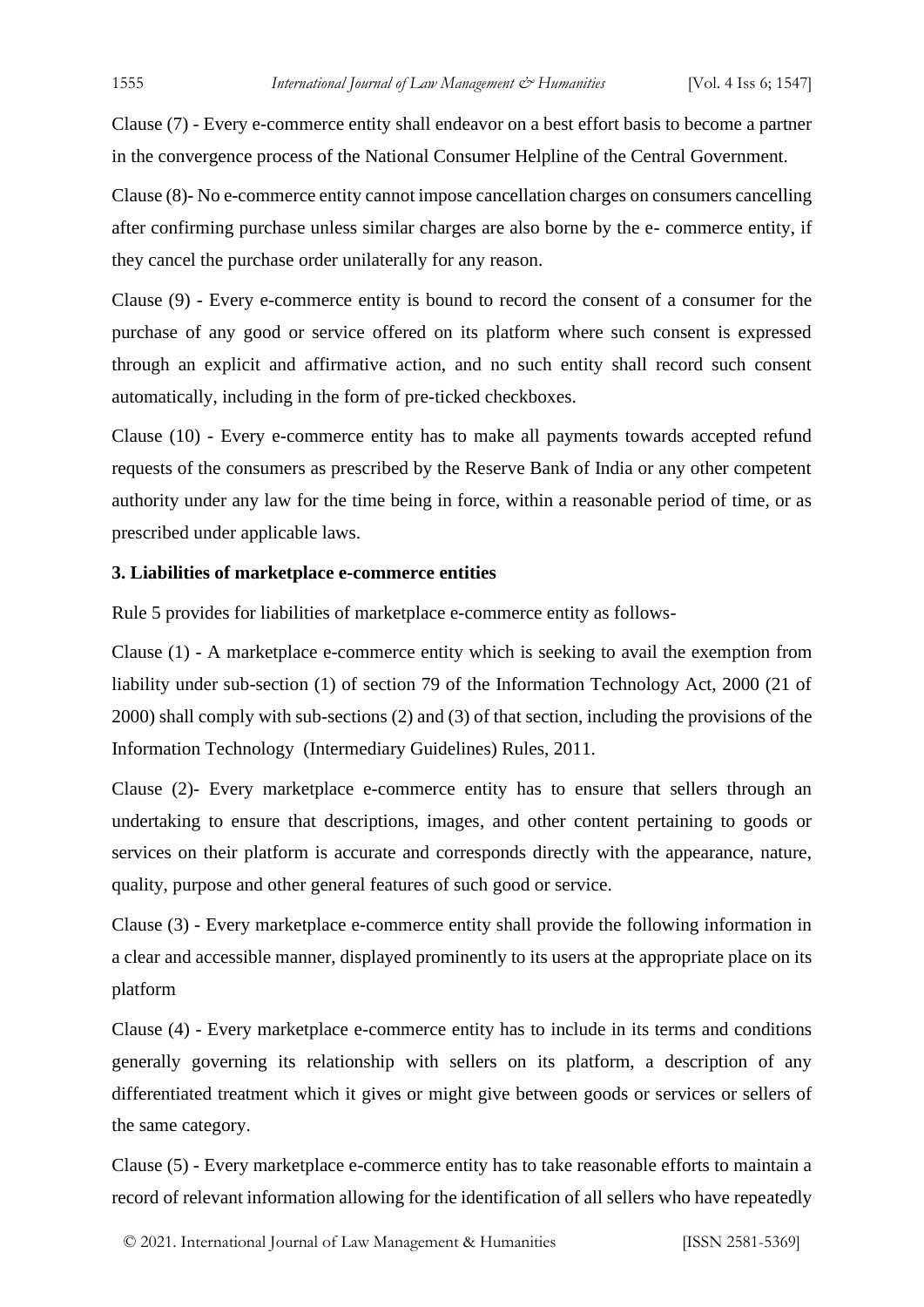offered goods or services that have previously been removed or access to which has previously been disabled under the Copyright Act, 1957 (14 of 1957), the Trade Marks Act, 1999 or the Information Technology Act, 2000.

#### **3. Duties of sellers on marketplace**

Rule 6 provides for duties of sellers on e-marketplace, as follows-

Clause (1) No seller offering goods or services through a marketplace e-commerce entity can adopt any unfair trade practice whether in the course of the offer on the e-commerce entity's platform or otherwise

Clause (2) No such seller can falsely represent itself as a consumer and post reviews about goods or services or misrepresent the quality or the features of any goods or services.

Clause (3) No seller offering goods or services through a marketplace e-commerce entity can refuse to take back goods, or withdraw or discontinue services purchased or agreed to be purchased, or refuse to refund consideration, if paid, if such goods or services are defective, deficient or spurious, or if the goods or services are not of the characteristics or features as advertised or as agreed to, or if such goods or services are delivered late from the stated delivery schedule.

Clause (4) Any seller offering goods or services through a marketplace e-commerce entity has to take a prior written contract with the respective e-commerce entity in order to undertake or solicit such sale or offer; or appoint a grievance officer for consumer grievance Redressal and ensure that the grievance officer acknowledges the receipt of any consumer complaint within forty-eight hours and redresses the complaint within one month from the date of receipt of the complaint; or Ensure that the advertisements for marketing of goods or services are consistent with the actual characteristics, access and usage conditions of such goods or services or provide to the e-commerce entity its legal name, principal geographic address of its headquarters and all branches, the name and details of its website, its e-mail address, customer care contact details such as fax, landline, and mobile numbers.

Clause (5) Any seller offering goods or services through a marketplace e-commerce entity is bound to provide the following information to the e-commerce entity to be displayed on its platform or website- all contractual information; total price in single figure of any good or service, showing all the compulsory and voluntary charges such as delivery charges, postage and handling charges, conveyance charges and the applicable tax, as applicable; or all mandatory notices and information and the expiry date; or all relevant details about the goods and services offered for sale by the seller including country of origin which are necessary for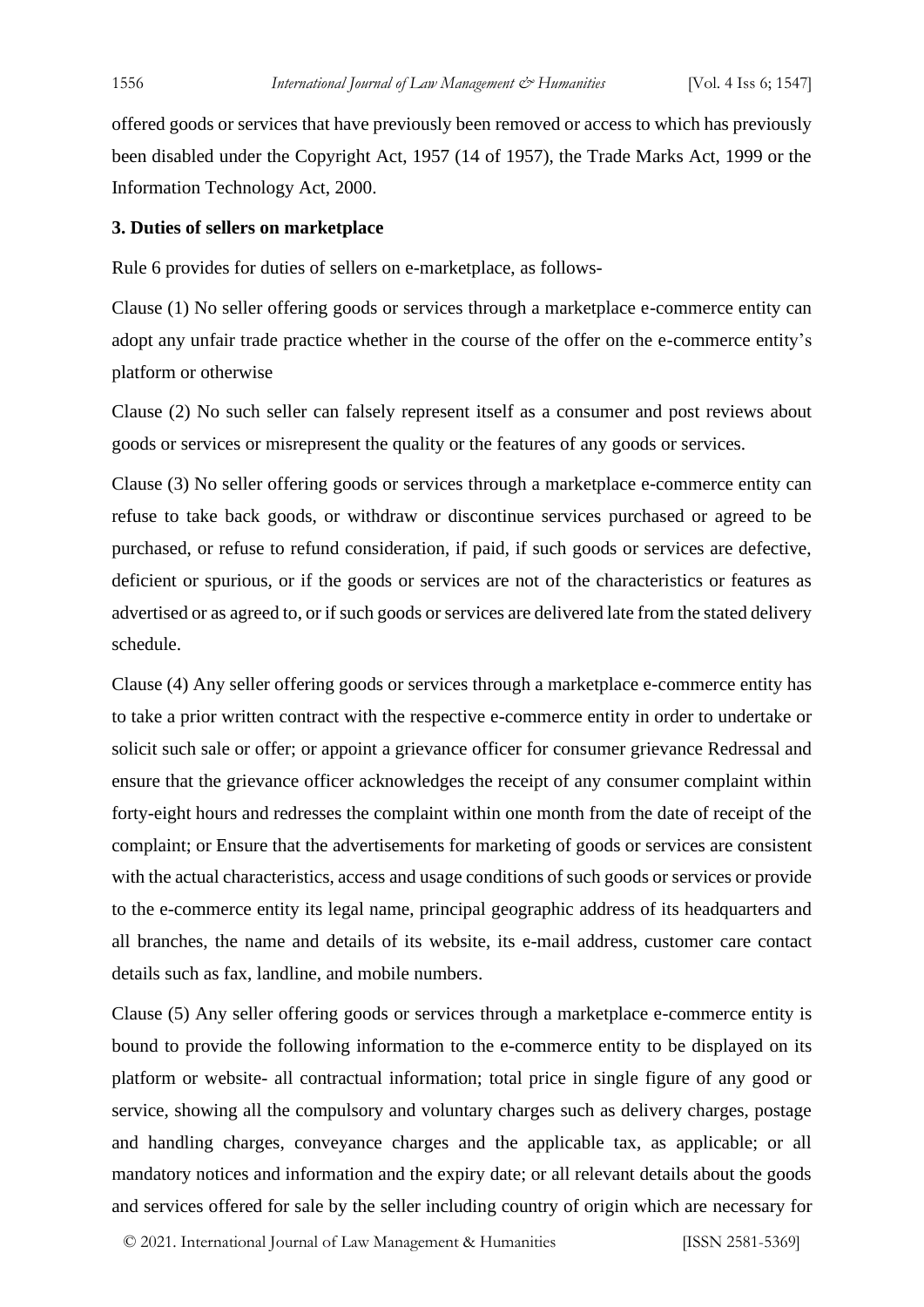enabling the consumer to make an informed decision at the pre-purchase stage; or the name and contact numbers, and designation of the grievance officer for consumer grievance Redressal or for reporting any other matter; or name and details of importer, and guarantees related to the authenticity or genuineness of the imported products; or accurate information related to terms of exchange, returns, and refund including information related to costs of return shipping in a clear and accessible manner; or relevant details related to delivery and shipment of such goods or services; and any relevant guarantees or warranties applicable to such goods or services.

#### **4. Duties and liabilities of inventory e-commerce entities:**

Rule 7 provides duties and liabilities of inventory e-commerce entities as follows-

Clause (1) Every inventory e-commerce entity has to provide the information in a clear and accessible manner, displayed prominently to its users, relating to (a) accurate information related to return, refund, exchange, warranty and guarantee, delivery and shipment, cost of return shipping, mode of payments, grievance Redressal mechanism, and any other similar information which may be required by consumers to make informed decisions; (b) all mandatory notices and information required by applicable laws; (c) information on available payment methods, the security of those payment methods, the procedure to cancel regular payments under those methods, any fees or charges payable by users, charge back options, if any, and the contact information of the relevant payment service provider; (d) all contractual information required to be disclosed by law; (e) total price in single figure of any good or service along with the breakup price for the good or service, showing all the compulsory and voluntary charges, such as delivery charges, postage and handling charges, conveyance charges and the applicable tax; and (f) a ticket number for each complaint lodged, through which the consumer can track the status of their complaint.

Clause (2) No inventory e-commerce entity can falsely represent itself as a consumer and post reviews about goods and services or misrepresent the quality or the features of any goods or services.

Clause (3) every inventory e-commerce entity has to ensure that the advertisements for marketing of goods or services are consistent with the actual characteristics, access and usage conditions of such goods or services;

Clause (4) No inventory e-commerce entity can refuse to take back goods, or withdraw or discontinue services purchased or agreed to be purchased, or refuse to refund consideration, if paid, if such goods or services are defective, deficient spurious, or if the goods or services are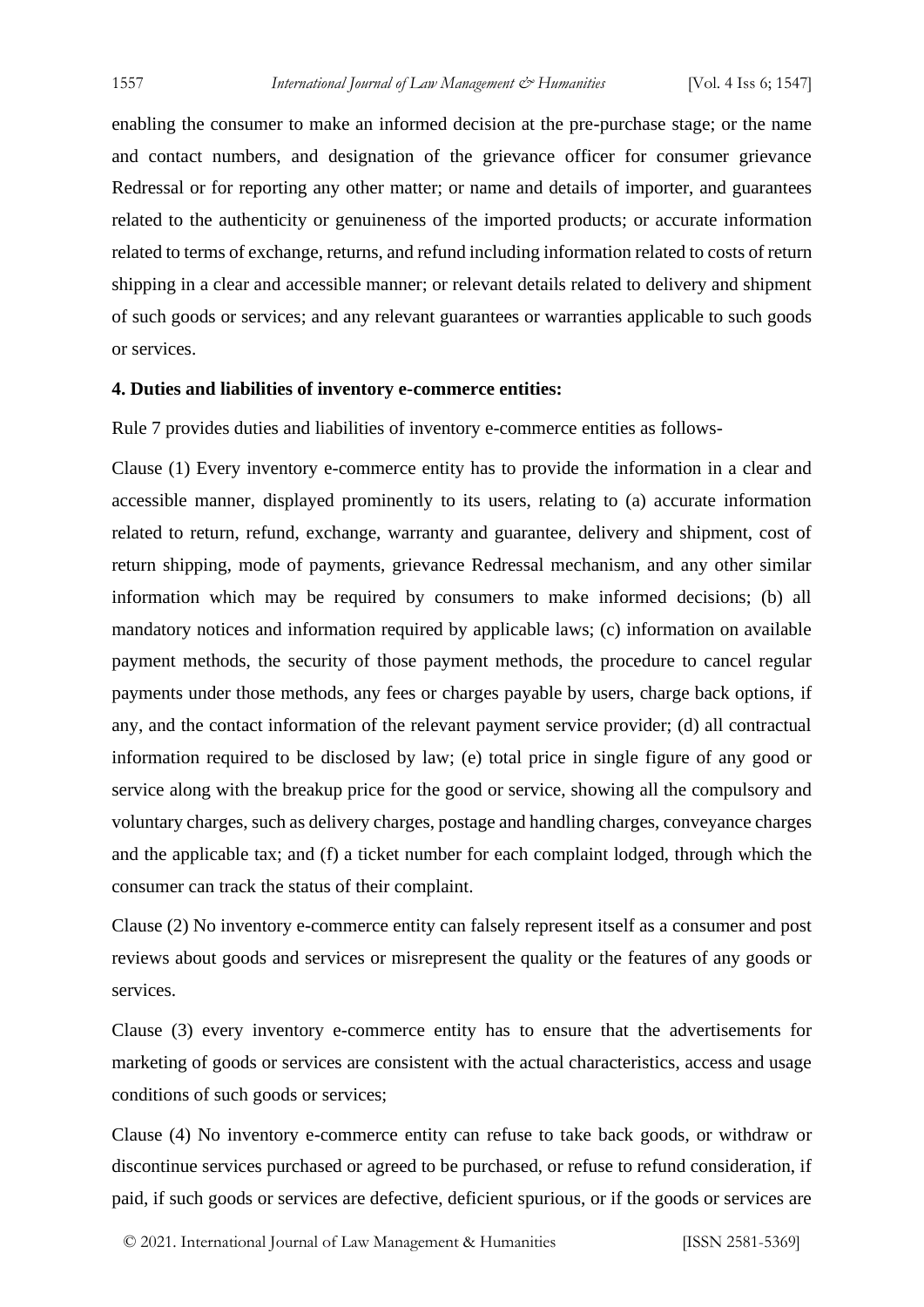not of the characteristics or features as advertised or as agreed to, or if such goods or services are delivered late from the stated delivery schedule.

Clause (5) Any inventory e-commerce entity which explicitly or implicitly vouches for the authenticity of the goods or services sold by it, or guarantees that such goods or services are authentic, shall bear appropriate liability in any action related to the authenticity of such good or service.

#### **IV. INSTITUTIONAL MECHANISM FOR REGULATION AND REDRESSAL**

**As per Section 3,** Central Government has to establish the Central Consumer Protection Council to be known as the Central Council.

**As per Section 6,** Every State Government shall establish a State Consumer Protection Council for such State to be known as the State Council.

**As per Section 8,** State Government shall, establish a District Consumer Protection Council to be known as the District Council.

**As per Section 10,** Central Government shall establish a Central Consumer Protection Authority to be known as the Central Authority to regulate matters relating to violation of rights of consumers, unfair trade practices and false or misleading advertisements which are prejudicial to the interests of public and consumers and to promote, protect and enforce the rights of consumers as a class.

**According to Section 28,** State Government shall, establish a District Consumer Disputes Redressal Commission, to be known as the District Commission, in each district of the State.

**According to Section 34,** the District Commission shall have jurisdiction to entertain complaints where the value of the goods or services paid as consideration does not exceed one crore rupees.

**According to Section 42,** The State Government shall establish a State Consumer Disputes Redressal Commission to be known as the State Commission, in the State.

**According to Section 47,** the State Commission shall have jurisdiction- (*a*) to entertain complaints where the value of the goods or services paid as consideration, exceeds rupees one crore, but does not exceed rupees ten crore or complaints against unfair contracts, where the value of goods or services paid as consideration does not exceed ten crore rupees; or appeals against the orders of any District Commission within the State; and (*b*) to call for the records and pass appropriate orders in any consumer dispute which is pending before or has been decided by any District Commission within the State.